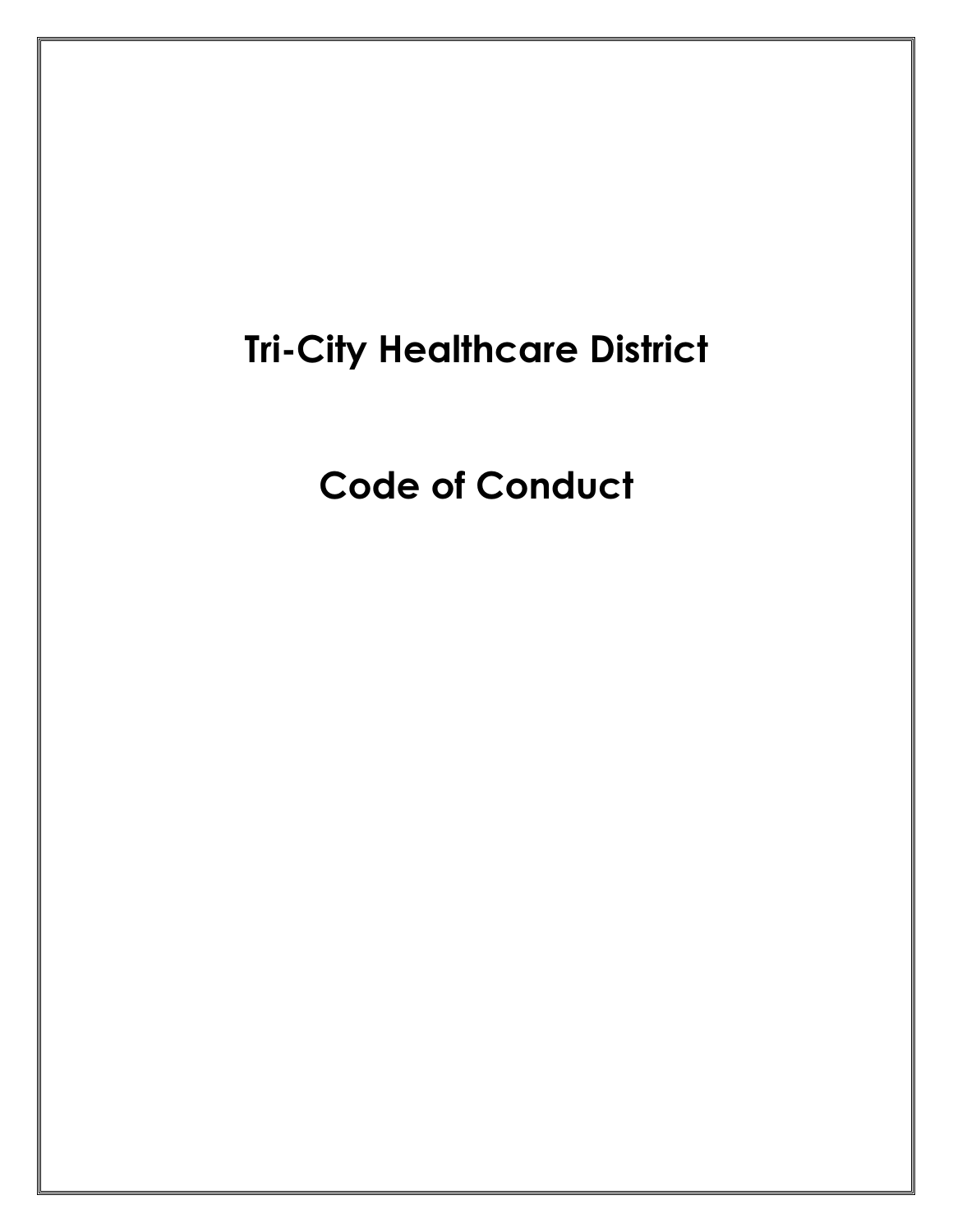# **Table of Contents**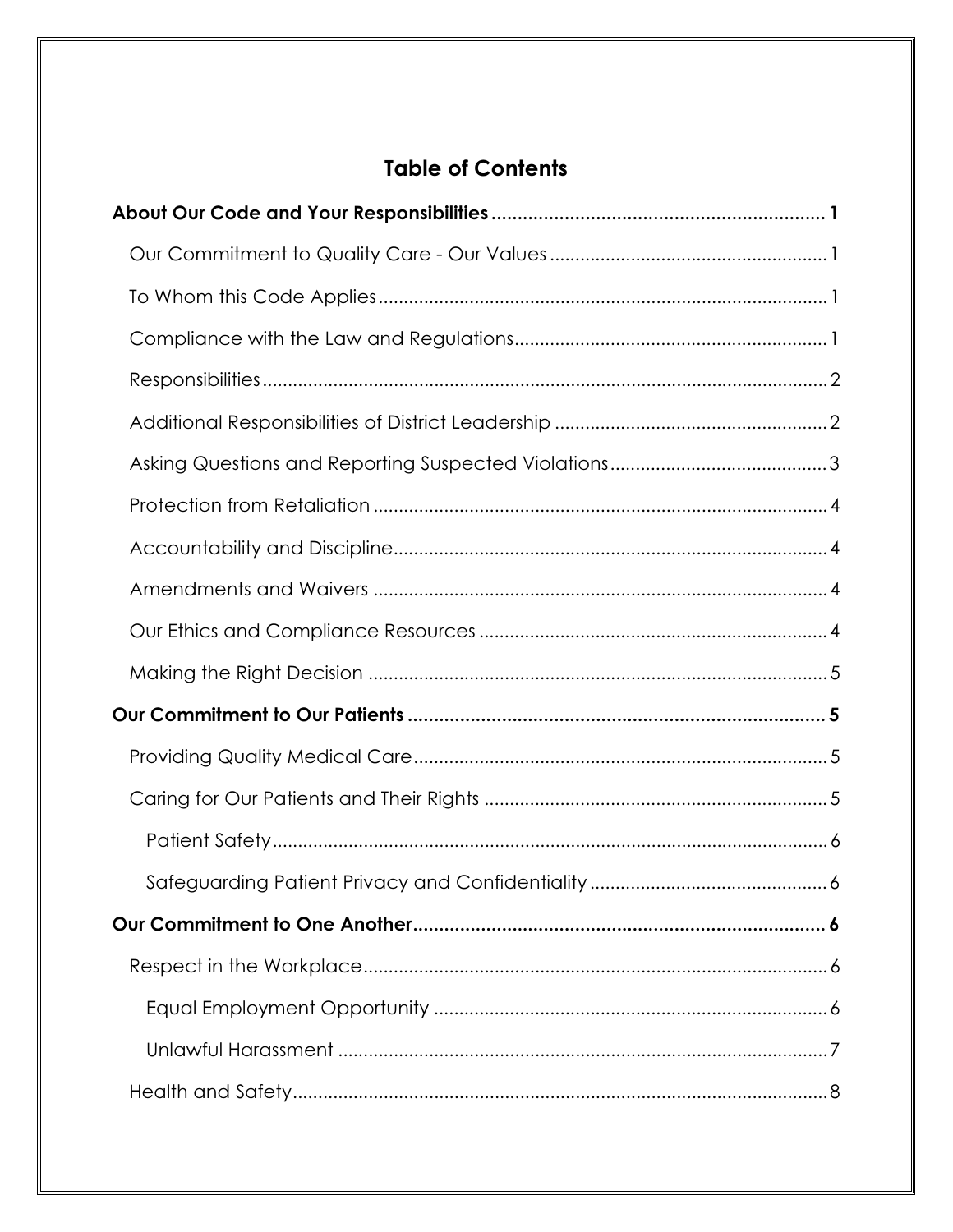| Meeting the Letter and the Spirit of Laws and Regulatory Requirements 13 |
|--------------------------------------------------------------------------|
|                                                                          |
|                                                                          |
|                                                                          |
|                                                                          |
|                                                                          |
|                                                                          |
|                                                                          |
| Boards, Panels, Foundations, Consulting Arrangements 15                  |
|                                                                          |
|                                                                          |
|                                                                          |
|                                                                          |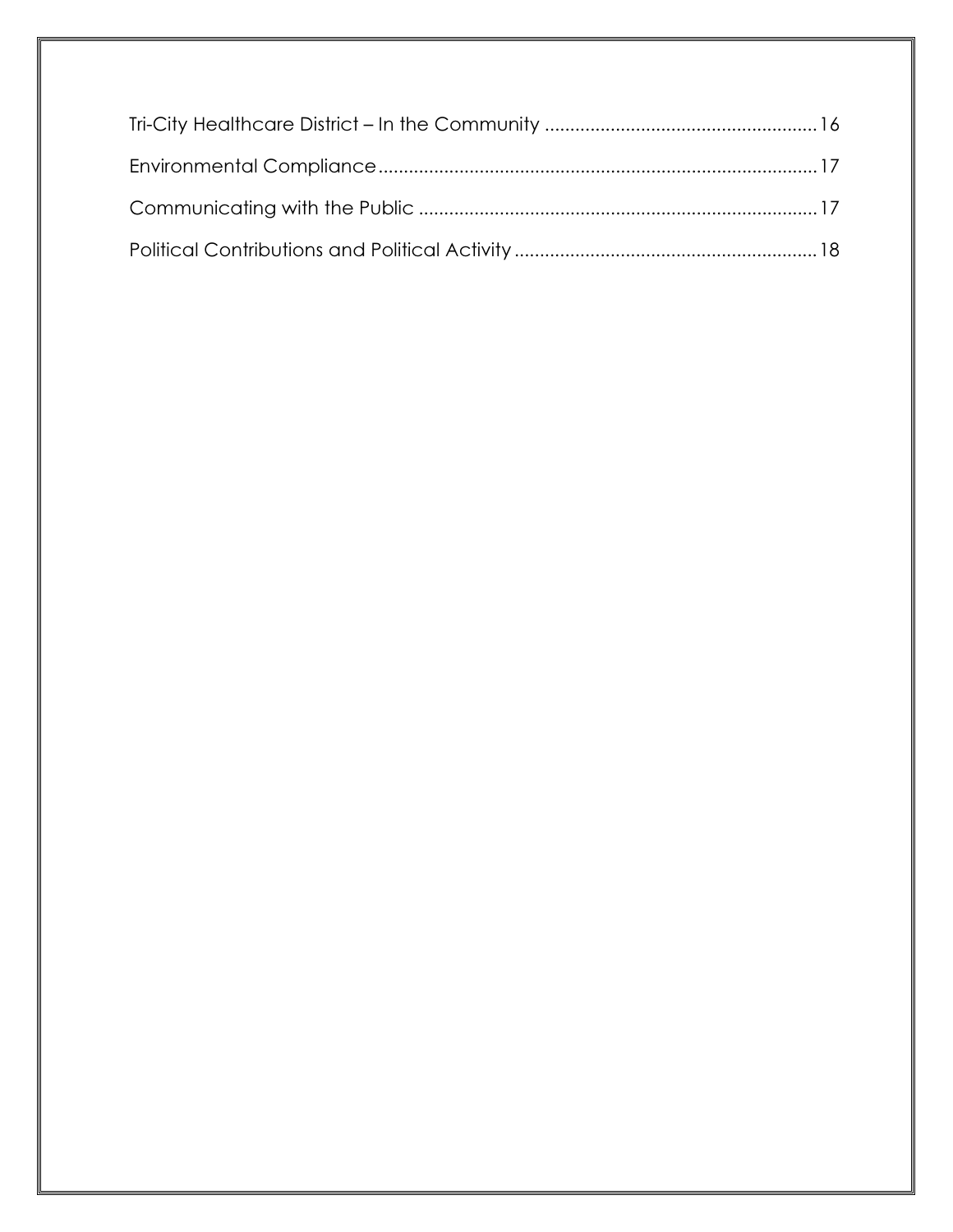# About Our Code and Your Responsibilities

## OUR COMMITMENT TO QUALITY CARE - OUR VALUES

**Quality** Caring Safety **Integrity Innovation** Stewardship

Tri-City Healthcare District exists to serve the healthcare needs of its community. We are committed to furnishing each and every patient with high quality, compassionate care. To achieve this, we must all adopt a strong and deep commitment to embracing and living our values: quality, caring, safety, integrity, innovation, and stewardship.

Our values must be more than words on paper. Each of us has a responsibility to think about and be guided by the Tri-City values in everything we do, especially when faced with difficult decisions. Our values, as embodied in this Code of Conduct, applicable Policies and Procedures, and the support we provide to one another, will help guide us and ensure that we meet our ethics and compliance responsibilities and aspirations.

## TO WHOM THIS CODE APPLIES

The Code of Conduct provides the ethical guidelines and expectations for conducting business for, or on behalf of Tri-City Healthcare District. It applies to all District officers and employees, at every level, and to our Board of Directors. It also applies to the District's medical staff, as well as vendors, consultants, contractors, and temporary employees, who often serve as an extension of the District.

#### COMPLIANCE WITH THE LAW AND REGULATIONS

This Code of Conduct reflects our commitment to conduct business consistent with fundamental ethical standards and to comply with applicable laws and regulations, including all applicable federal health care program laws, regulations, and program requirements.

Each of us is responsible for knowing and upholding the rules that apply to our jobs, including, as applicable, the requirements of Medicare, Medicaid, the Emergency Medical Treatment and Active Labor Act (EMTALA), the Health Insurance Portability and Accountability Act (HIPAA), the Health Information Technology for Economic and Clinical Health Act (HITECH), the False Claims Act, California's Confidentiality of Medical Information Act (CMIA), and all other applicable state and federal healthcare laws and regulations.

We are also required to seek advice from a manager, the Chief Compliance Officer, or the Legal Department if we are in doubt about the appropriateness and/or legality of an action. To help us understand and meet these obligations, this Code defines expectations, provides guidance, and identifies resources to help us address concerns.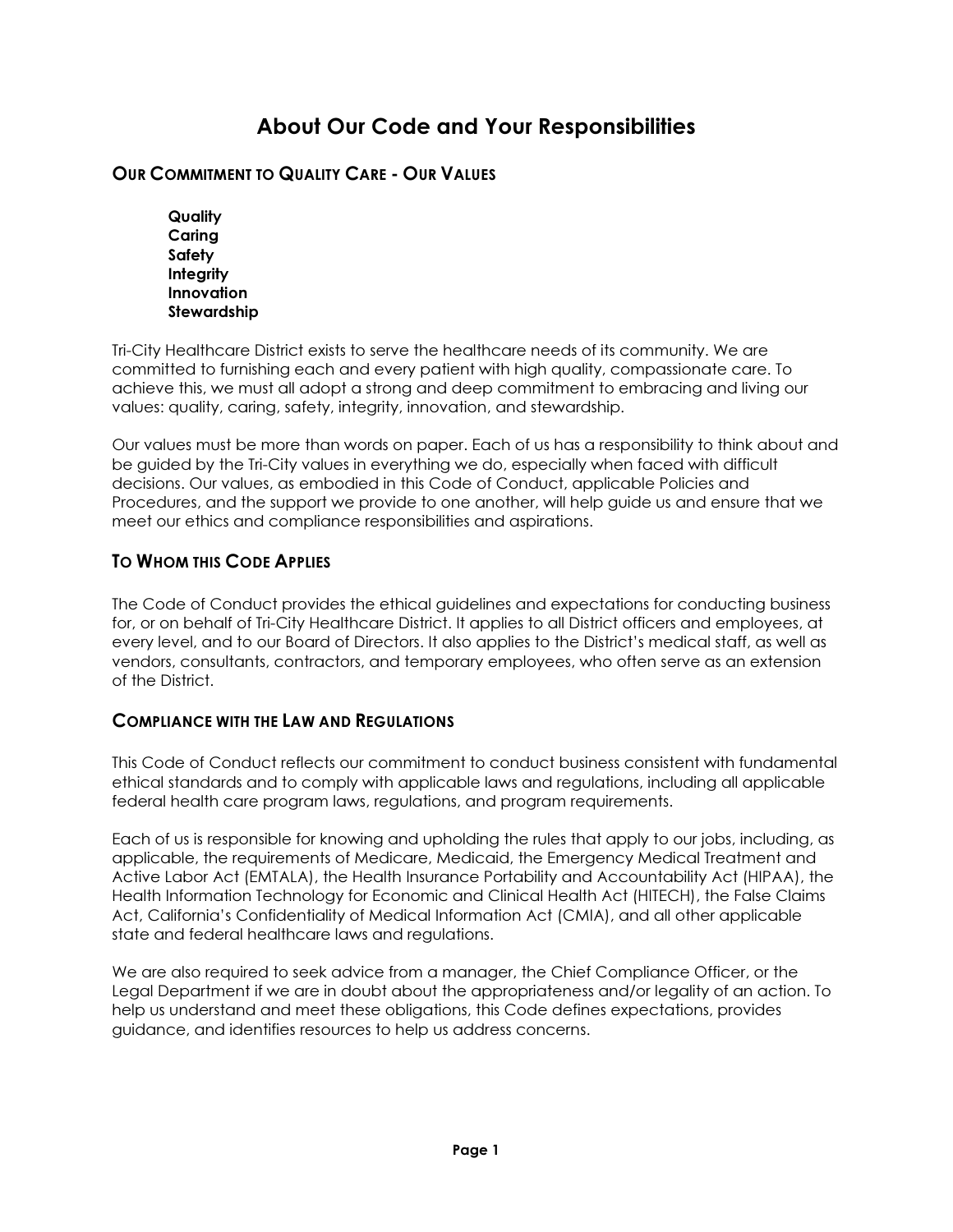## **RESPONSIBILITIES**

Everyone is responsible for maintaining our reputation as a quality healthcare provider that practices legally and ethically. Meeting these responsibilities is critical to the District's success today and in the future. We need to act with integrity.

Without integrity, we fail our patients, our community, our coworkers, and ourselves. We must strive to maintain the highest ethical standards:

- Be honest in all you do.
- **Always obey** the law and all District policies and procedures, and act in a professional, honest, and ethical manner when acting on behalf of the District. Seek advice if in doubt about the appropriateness and/or legality of an action.
- **Know** the information contained in this Code and the related District policies and procedures, paying particular attention to the policies and procedures that pertain to your job responsibilities.
- **Complete** all required training in a timely manner.
- **Promptly report** concerns about possible violations of laws, regulations, this Code, or any District policies or procedures in accordance with the District's policies.
- **Cooperate** and tell the whole truth when responding to a compliance review or investigation. Never alter or destroy any records.
- **No excuses!** No reason, including the need to meet job responsibilities or organizational goals, is an excuse for violating laws, regulations, this Code, or District policies and procedures.

#### ADDITIONAL RESPONSIBILITIES OF DISTRICT LEADERSHIP

Individuals who manage others or are otherwise in a position of authority have these additional responsibilities:

- Lead by example. Managers are expected to exemplify the highest standards of ethical conduct.
- **Create a positive working environment** where everyone feels comfortable asking questions and reporting potential violations of this Code and its underlying policies and procedures. Never retaliate or seek retribution against those who raise issues or concerns.
- **Never ask or pressure anyone** to do something that you would be prohibited from doing yourself.
- Be aware of the limits of your authority and do not take any action that exceeds those limits. Never delegate authority to any individual whom you believe may engage in unlawful or unethical conduct.
- If you supervise contractors working on our behalf, ensure that they understand our expectations that they comply with applicable law, regulations and our Code.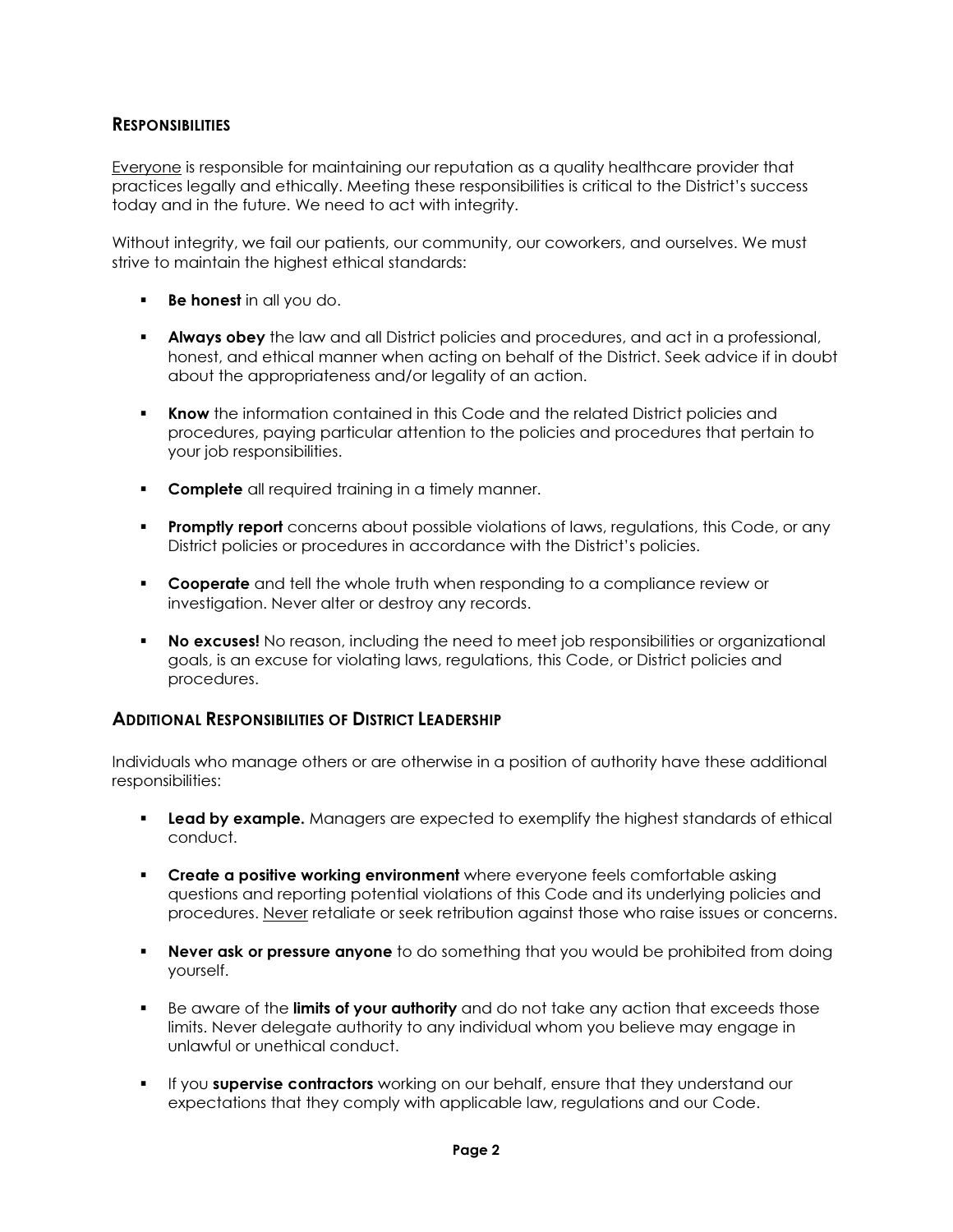As a manager, you need to monitor what is happening with those whom you supervise. If you become aware of conduct that may violate applicable law, regulations, our Code, or our policies and procedures, you MUST report it immediately. Not reporting a violation when you know or should have known about it may result in discipline up to and including termination of your employment.

Managers should not consider ethics concerns as threats or challenges to their authority. We want open, honest, and truthful dialogue to become a natural part of our daily work.

#### Q: I'm a manager, and I'm not clear what my obligations are if someone comes to me with an allegation – and what if it involves a senior leader?

A: No matter who the allegation involves, you must report it. See the next section of this Code for more detail on how to report it.

## ASKING QUESTIONS AND REPORTING SUSPECTED VIOLATIONS

In today's complex healthcare environment, legal and ethical concerns routinely occur. When they do, employees must report the issues so that they can be addressed quickly and appropriately, minimizing the damage to the District and any involved parties. The sooner we know about possible problems, the sooner we can address them and find solutions. And of course, employees MUST report misconduct which they commit, witness, or hear about.

For reporting, employees have several options:

- Bring matters involving employee relations and discipline, work safety, job duties, harassment, and employee health to the attention of your manager or the Human Resources Department.
- Ask your manager or the Legal Department questions regarding handling legal documents, responding to regulatory inquiries, and how to determine and interpret the laws that apply to your job.
- **Concerns regarding noncompliance with applicable laws and regulatory requirements** must be reported to your manager, the Chief Compliance Officer, or by calling the Values Line (800) 273-8452.

The Values Line is available 24 hours per day, 365 days per year. Translators are available to speak in your native language, all calls are kept confidential, and you can make your report anonymously, if you so choose. If you make a report through the Values Line, you will receive an identification number so you can follow up on the concern. This is especially important if you have submitted a report anonymously, because it will enable you to provide additional information, and track the resolution of the matter.

Tri-City Healthcare District has an opportunity to improve every time an employee asks a question or raises a concern. When employees take action, speak up, and report questionable conduct, they are protecting their colleagues and our reputation. Remember, an issue cannot be addressed unless it is brought to someone's attention.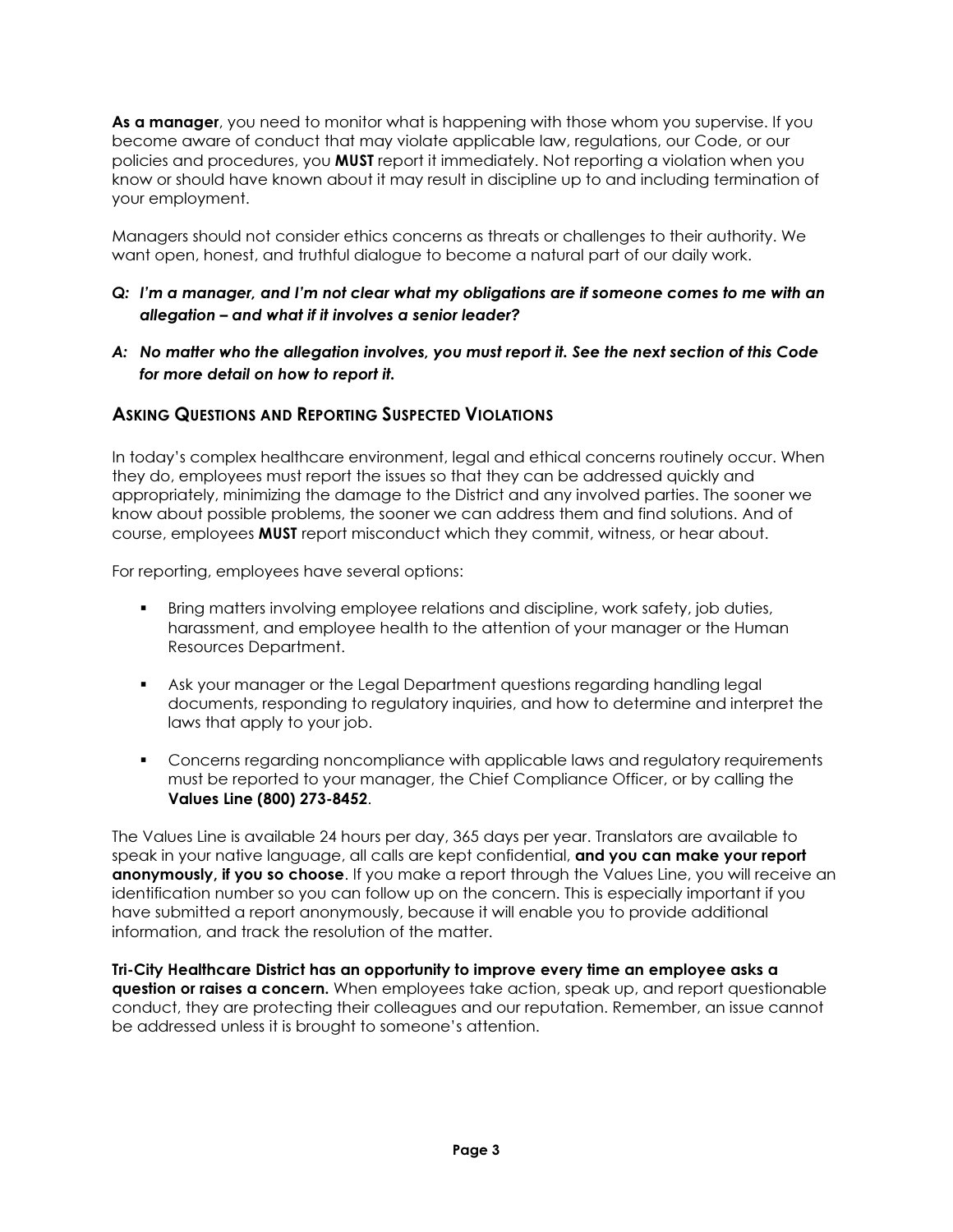## PROTECTION FROM RETALIATION

To build trust, we must listen openly to concerns about misconduct, respond appropriately, and never retaliate or seek retribution against those who raise issues or participate in investigations.

We take claims of retaliation and retribution seriously. All such claims will be thoroughly investigated. If they are substantiated, retaliators will be disciplined, up to and including dismissal from the District. If an employee believes he or she has experienced retaliation, the individual should report it using any of the methods described in the above section on Asking Questions and Reporting Suspected Violations.

#### ACCOUNTABILITY AND DISCIPLINE

All employees of Tri-City Healthcare District are required to obey all federal, state, and local laws and to abide by the rules set forth in this Code of Conduct and all District policies and procedures. Any individual who fails to do so is subject to penalties up to and including dismissal from the District along with criminal and/or civil prosecution.

## AMENDMENTS AND WAIVERS

On rare occasions, Tri-City Healthcare District may amend or waive certain provisions of this Code. Anyone who believes that a waiver may be appropriate should discuss the matter with the Chief Compliance Officer or the CEO.

Any proposed waiver or exception must be approved by the Chief Compliance Officer and CEO in writing, per policy 8750-566.

# OUR ETHICS AND COMPLIANCE RESOURCES

This Code and District policies serve as resources for employees to help guide their actions.

Employees also should be alert to changes in the law or new requirements that may affect their work as well as new District services that may be subject to special legal requirements.

In addition to the Code, it is important to remember that District leaders are a good resource when it comes to ethical business conduct, as are the Chief Compliance Officer, the Legal Department, the Human Resources Department, and the Values Line (800) 273-8452. Employees should feel free to take advantage of any of the resources provided.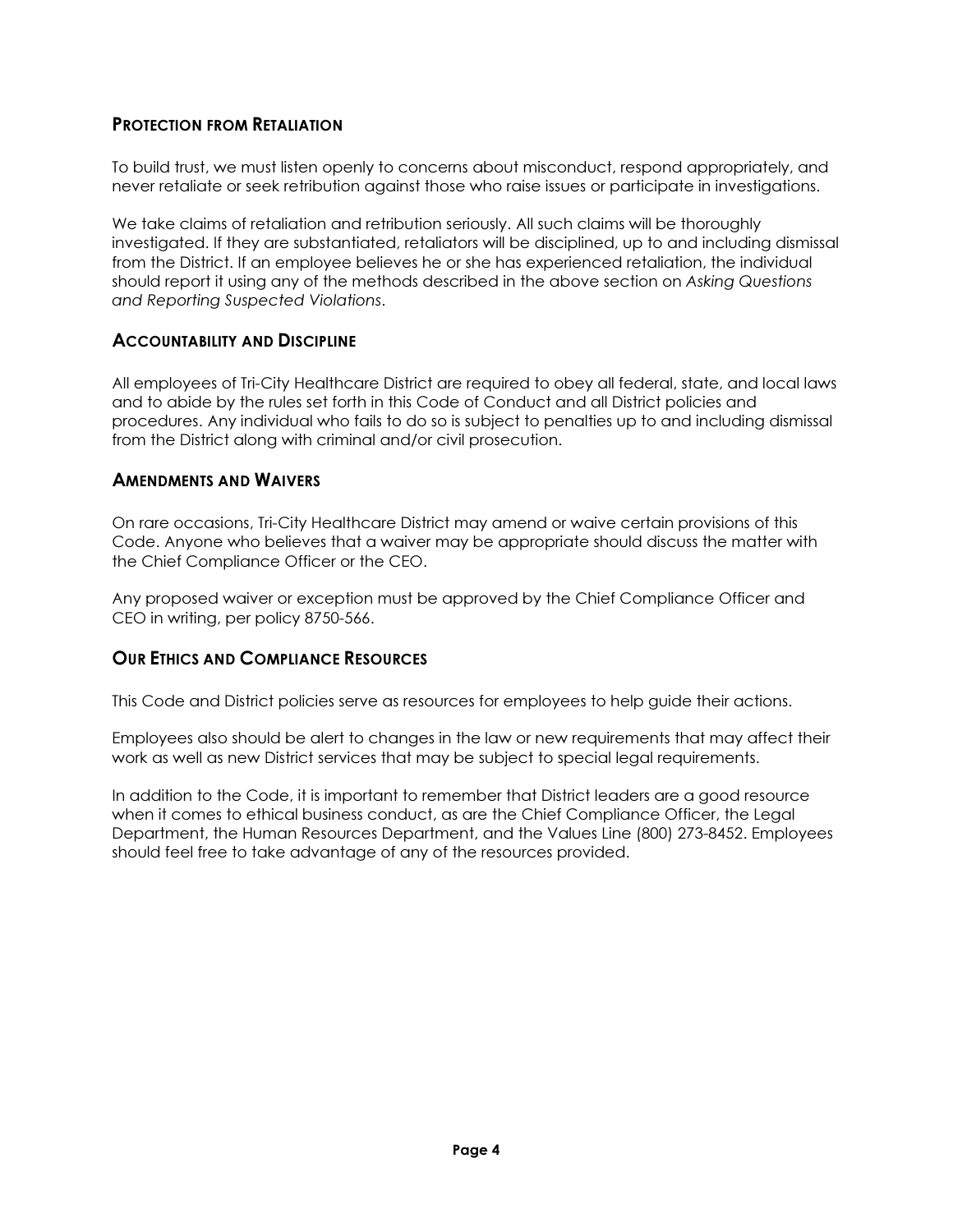# MAKING THE RIGHT DECISION

Pressure often clouds our judgment, and occasionally, the right choice is not clear. Remember, support is available for employees facing a tough call. Our colleagues and managers can help us think through our options. Employees also may rely on this Code for help, or contact the Values Line (800) 273-8452.

When making a difficult decision, employees should ask three simple questions:

- $\blacksquare$  Is it legal? If it isn't, don't do it.
- **Is it right?** How do you feel about the choice? Does your conscience give you pause? Would a close, trusted friend be okay with it?
- **How would I feel if the conduct appeared on YouTube or in the newspaper?** If someone posted a video of (or a blog entry about) what you had done and individuals around the world saw it, would it hurt your reputation or the reputation of Tri-City Healthcare District? If so, it is the wrong choice – don't do it!

# Our Commitment to Our Patients

#### PROVIDING QUALITY MEDICAL CARE

The only acceptable standard of care at Tri-City Healthcare District is that of the highest quality. We provide care that is compassionate and that advances the health and wellness of all the people we serve. Our commitment in this regard is more fully set forth in the District's Patient Handbook, Policy 8610-302, and the Joint Commission's National Patient Safety Goals.

#### CARING FOR OUR PATIENTS AND THEIR RIGHTS

The District adheres to the highest standards in the realm of patients' rights and respecting patients' privacy, safety, and sovereignty over their own bodies. We communicate clearly with our patients about their rights and their options, and we make sure that they are empowered while availing themselves of our services and care.

District employees must be mindful that each of our patients has specific rights including:

- **Considerate and respectiventy care, personal dignity, and comfort.**
- To receive information about his or her health status, diagnosis, prognosis, and treatment.
- **Free interpreter services available.**
- To make decisions regarding medical care and to receive needed information.
- To request or refuse treatment, to the extent permitted by law.
- To have personal privacy respected.
- To receive care in a safe setting, free from abuse, neglect, or exploitation.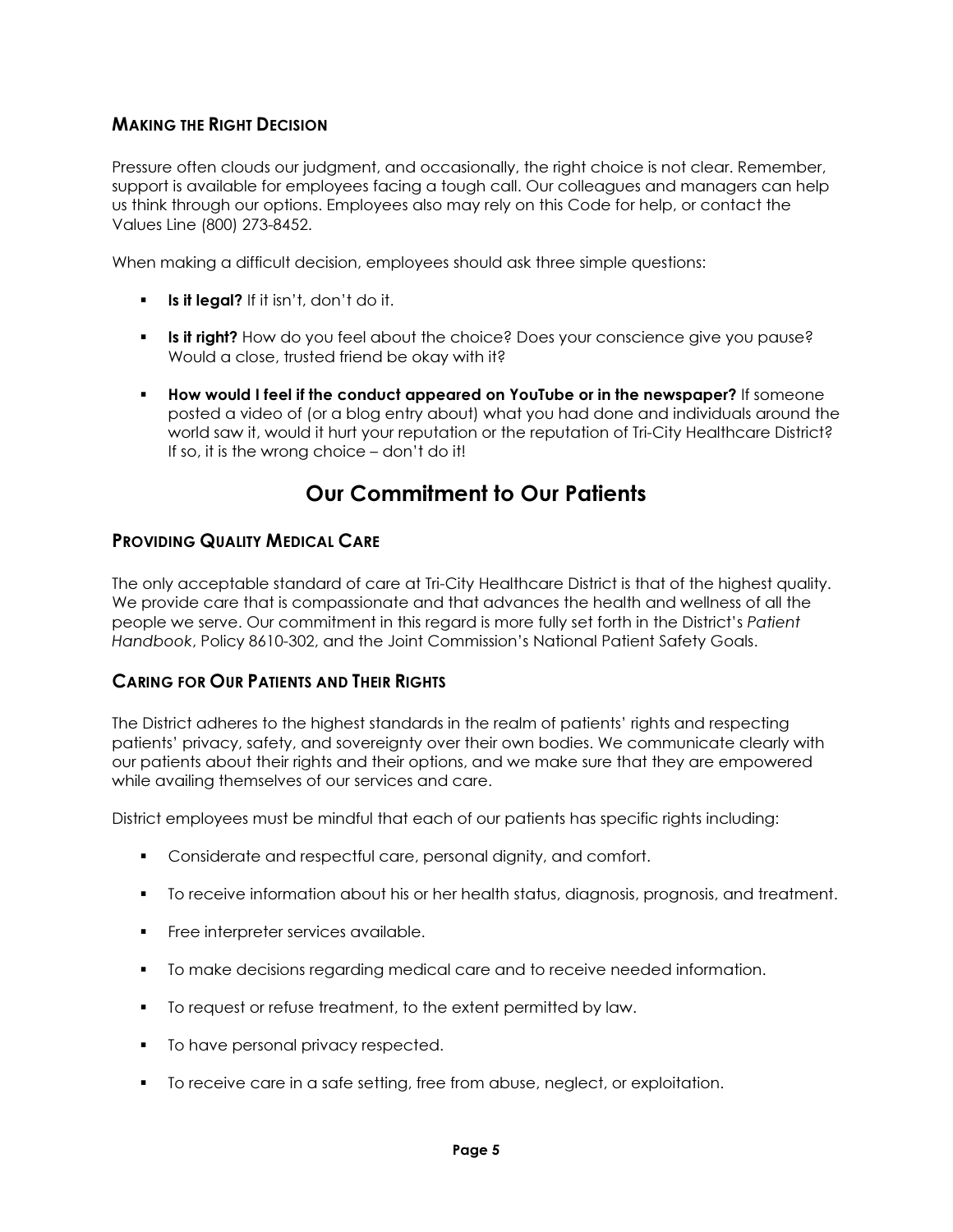# Patient Safety

No patient care goal is more important than that of ensuring patient safety. Employees of the District work diligently to correctly identify our patients, promptly communicate key care information to correct staff, properly use medications, and identify and manage other patient safety risks.

The Joint Commission provides certain patient safety goals, generally including:

- **IDENTIFYING patients correctly.**
- Maintaining and communicating accurate patient medication information.
- **Preventing infection of all types, making use of all appropriate guidelines.**
- **IDENTIFY PROTECT SAFETY READER** including suicide risk.
- **Complying with current CDC and WHO hand hygiene guidelines.**

# Safeguarding Patient Privacy and Confidentiality

Our commitment to upholding the law includes patient information privacy and security. Employees should disclose confidential patient information only as permitted by law to those with a need to know. We will hold our contractors and care partners to the same standards.

# Our Commitment to One Another

# RESPECT IN THE WORKPLACE

We are committed to fair and respectful treatment and equal opportunity in our employment interactions and decisions. Our colleagues and job applicants are entitled to respect and should be judged only on the basis of their qualifications, demonstrated skills, and achievements.

Remember:

- **Treat others as you wish to be treated.**
- Review your own decisions to ensure that only objective merit and healthcare considerations drive your actions.
- **If you supervise others, judge them on performance. Avoid introducing unrelated** considerations into your decisions.

# Equal Employment Opportunity

We believe every employee deserves to work and grow in an environment free of unlawful discrimination, harassment, intimidation, and abuse. We understand that the District is best served when all perspectives are considered fairly and without prejudice. We prohibit any form of discrimination on the basis of a characteristic protected by state and federal law, and our policies. For more detailed information, please consult Policy 8610-418, or ask Human Resources.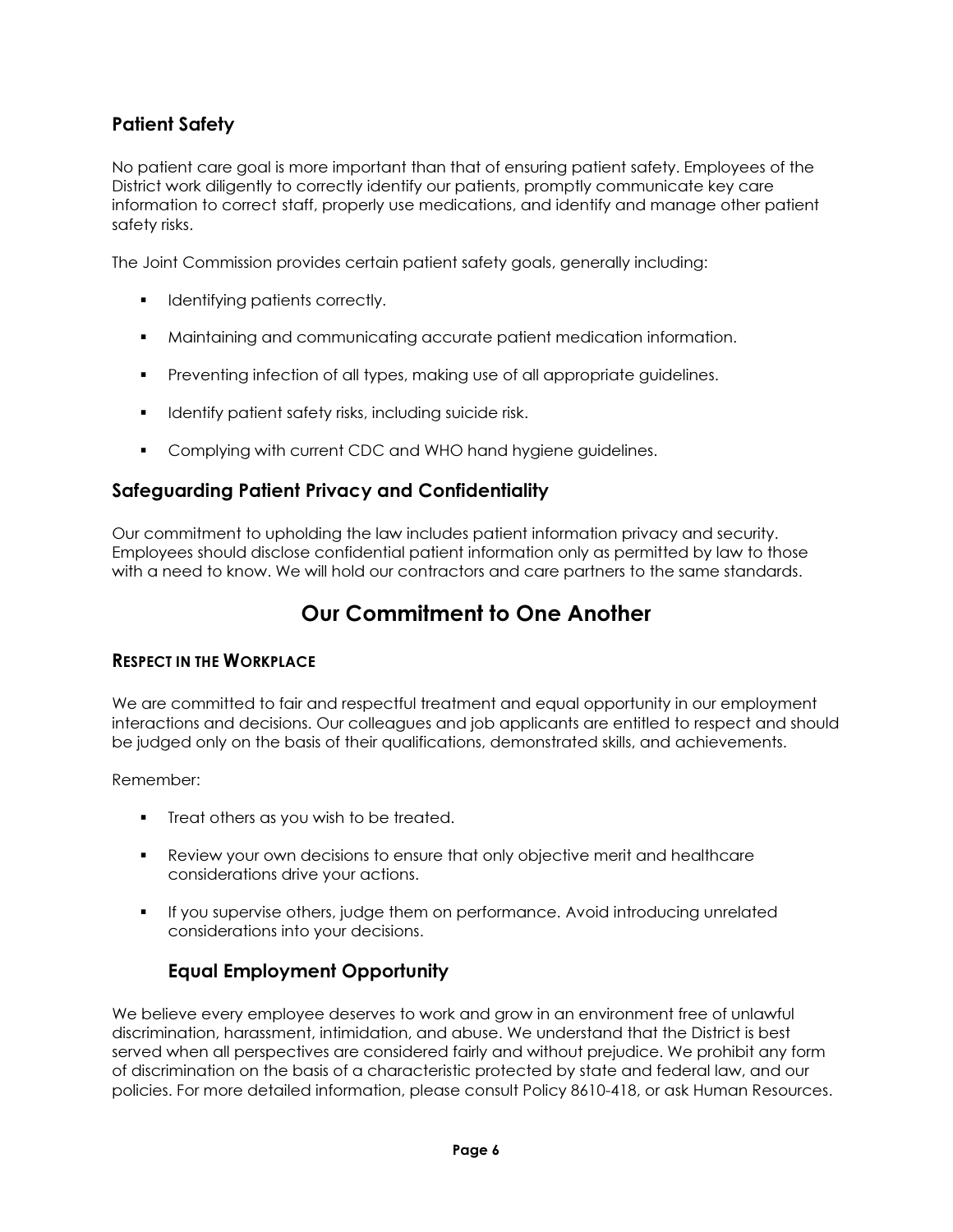# Harassment

The District is committed to providing a harassment-free environment. The District's antiharassment policy applies to all persons involved in the operation of the District and prohibits unlawful harassment by any employee of the District, including supervisors and managers, as well as vendors and customers. For more specific information regarding harassment, please consult Policy 8610-403, or ask Human Resources.

- Treat coworkers with respect. Do not discriminate or harass anyone. Be open to different points of view, backgrounds, and experiences and recognize the value that diversity brings to our work.
- Let people know if you find their behavior to be demeaning or disrespectful of you or others. Don't tolerate discrimination or harassment in any form.
- Be professional. Do not visit inappropriate internet sites or display sexually explicit or offensive pictures. This prohibition does not include internet sites or pictures legitimately used in connection with your work for the District.
- Report all incidents of harassment and discrimination that may compromise our ability to work together in an appropriate environment.
- Q: One of my co-workers sends e-mails and text messages containing jokes and comments that make fun of certain nationalities. They make me uncomfortable, but no one else has spoken up about them. What should I do?
- A: You should notify your manager or the Human Resources Department. Jokes that demean or stereotype people's national origin, or any other protected characteristic, are inappropriate. Raise the issue now, so that it does not continue or even escalate.
- Q: While attending an educational program with some coworkers at a local hotel, a colleague repeatedly asked me out for drinks and made comments about my appearance that made me uncomfortable. I asked him to stop, but he wouldn't. We weren't in the office and it was "after hours" so I wasn't sure what I should do. Does this violate our Code?
- A: Yes. This type of conduct will not be tolerated, not only during working hours but in all workrelated situations. Tell your colleague such actions are inappropriate. If they do not stop immediately, or if you don't feel comfortable confronting your colleague, report the issue.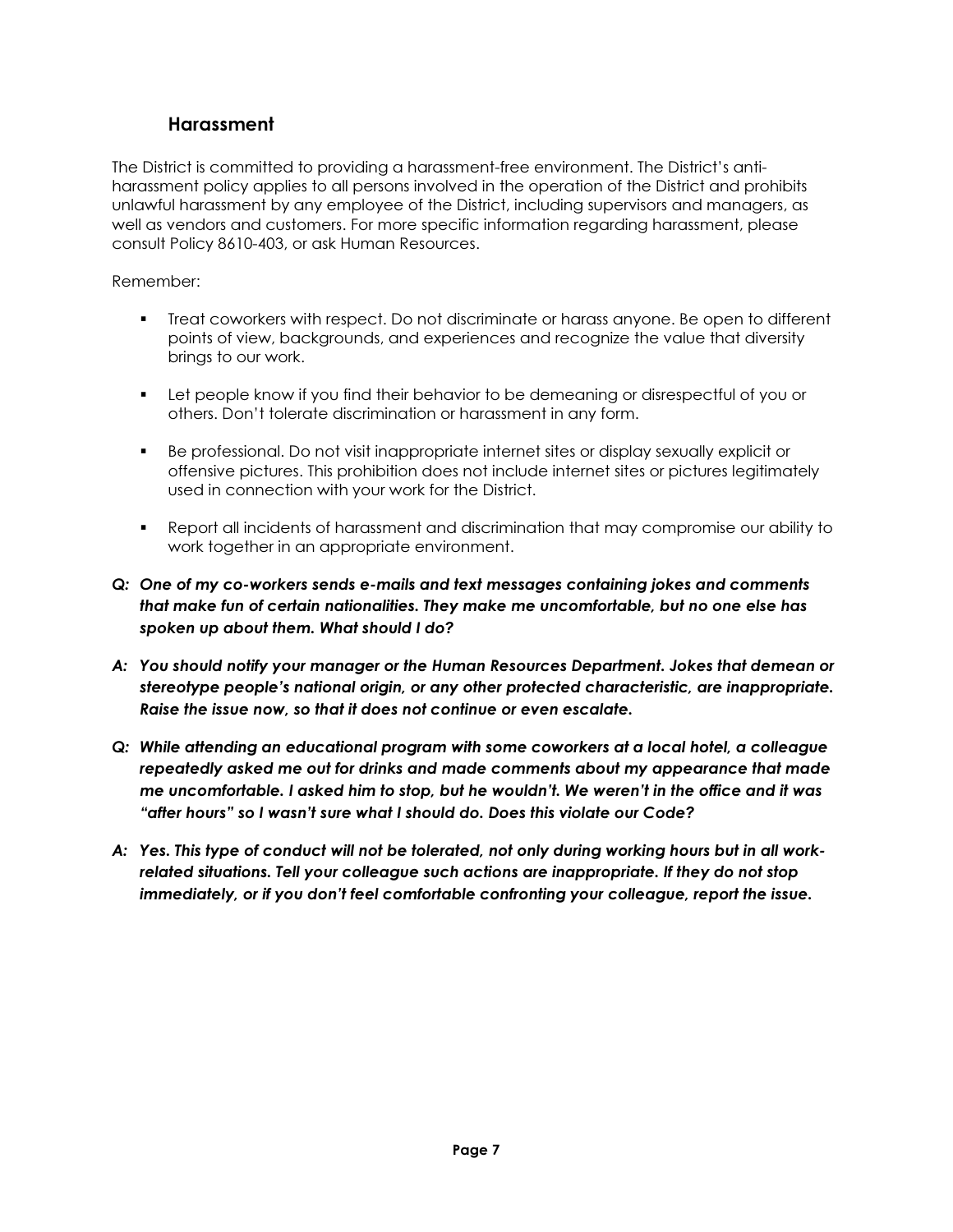# HEALTH AND SAFETY

# Safe Working Environment

The District is committed to providing a safe and healthy workplace for our employees, as well as for patients and visitors to our facilities. We need to protect ourselves and others in our everyday actions. Situations that may pose a health, safety, or environmental hazard must be immediately fixed or reported to management. We can only achieve our goal of a safe and healthy workplace through the active participation and support of everyone. **The more we** communicate, the better we can respond to any unsafe or unhealthy working conditions.

Remember:

- Comply with all applicable health and safety laws, policies, and procedures. If you don't know what the safe thing to do is, ask someone who knows.
- Understand your job fully and follow instructions. Wear personal protective equipment in accordance with the job you are performing. Use, adjust, and repair equipment only if you are trained and qualified.
- If an unsafe condition cannot be immediately fixed, notify your manager or Human Resources immediately.
- Q: I've noticed some practices in my area that don't seem safe. Who can I speak to? I'm new here, and don't want to be considered a troublemaker.
- A: Discuss your concerns with your manager. There may be very good reasons for the practices. On the other hand, sometimes new eyes see things that more experienced eyes have missed. Raising a concern about safety is not making trouble; it is being responsible.

# Abuse of Drugs and Alcohol

Part of maintaining a safe working environment is being certain that every employee is fully awake, aware, and able to do his or her job carefully and safely. We must be mindful of how others might be affected by our actions. We also should be mindful of our intake of alcohol at work-related events.

- While at work or on District business, you should be alert, never impaired, and always ready to carry out your work duties.
- The use of alcoholic beverages or illegal substances during working hours will not be tolerated. The possession of alcoholic beverages or illegal substances on District property is forbidden.
- If you have a medical condition that requires you to use medication while working, and that medication could impair your mental or physical capabilities, you must notify Employee Health.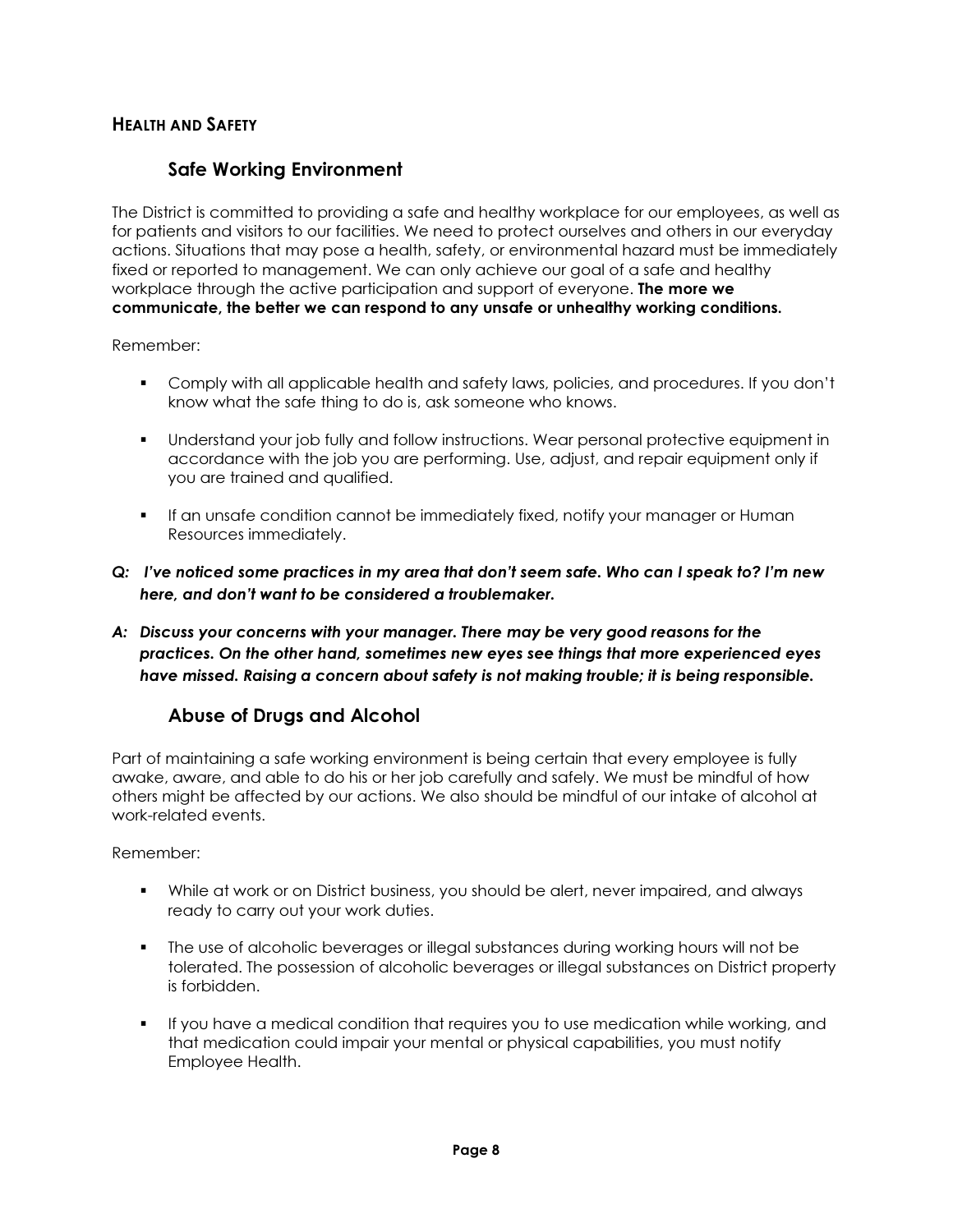# Workplace Violence

The District has a zero tolerance for acts and threats of violence. All such acts and threats, even those made in apparent jest, will be taken seriously, and will lead to discipline up to and including termination.

It is every employee's responsibility to assist in establishing and maintaining a violence-free work environment. Therefore, each employee is expected and encouraged to report any incident which may be threatening to you or your co-workers or any event which you reasonably believe is threatening or violent.

Threats include any indication of intent to harm a person or damage District property. Threats may be direct or indirect, and they may be communicated verbally or nonverbally.

#### Q: Are visiting physicians, medical personnel, and contractors expected to follow the same health, safety, and security policies and procedures as employees?

#### A: Absolutely. Managers and supervisors are responsible for ensuring that anyone working on District premises understands and complies with all applicable laws, regulations and policies.

## PROTECTING DISTRICT ASSETS

It is our responsibility to care for, properly use, and protect our assets and resources. We must each use our best judgment to make sure District assets are not lost, stolen, or wasted, and are used only for legitimate business purposes. We must never use District assets for personal gain.

Our assets include:

- Our physical facilities;
- **Computers, files, documents, and passwords;**
- Confidential information:
- **Employee time; and**
- Machines, equipment, materials, and supplies.

- Ask your manager before you take hospital property, such as files or personal computers, off District premises.
- Be aware that Tri-City Healthcare District reserves the right to search all our property, as well as anything brought onto or taken from District premises (including employee personal possessions).
- **Do not use our equipment or systems, including email and the internet, to download,** create, store, or send content that others might find offensive or that is illegal.
- Do not share passwords or allow others to use District assets.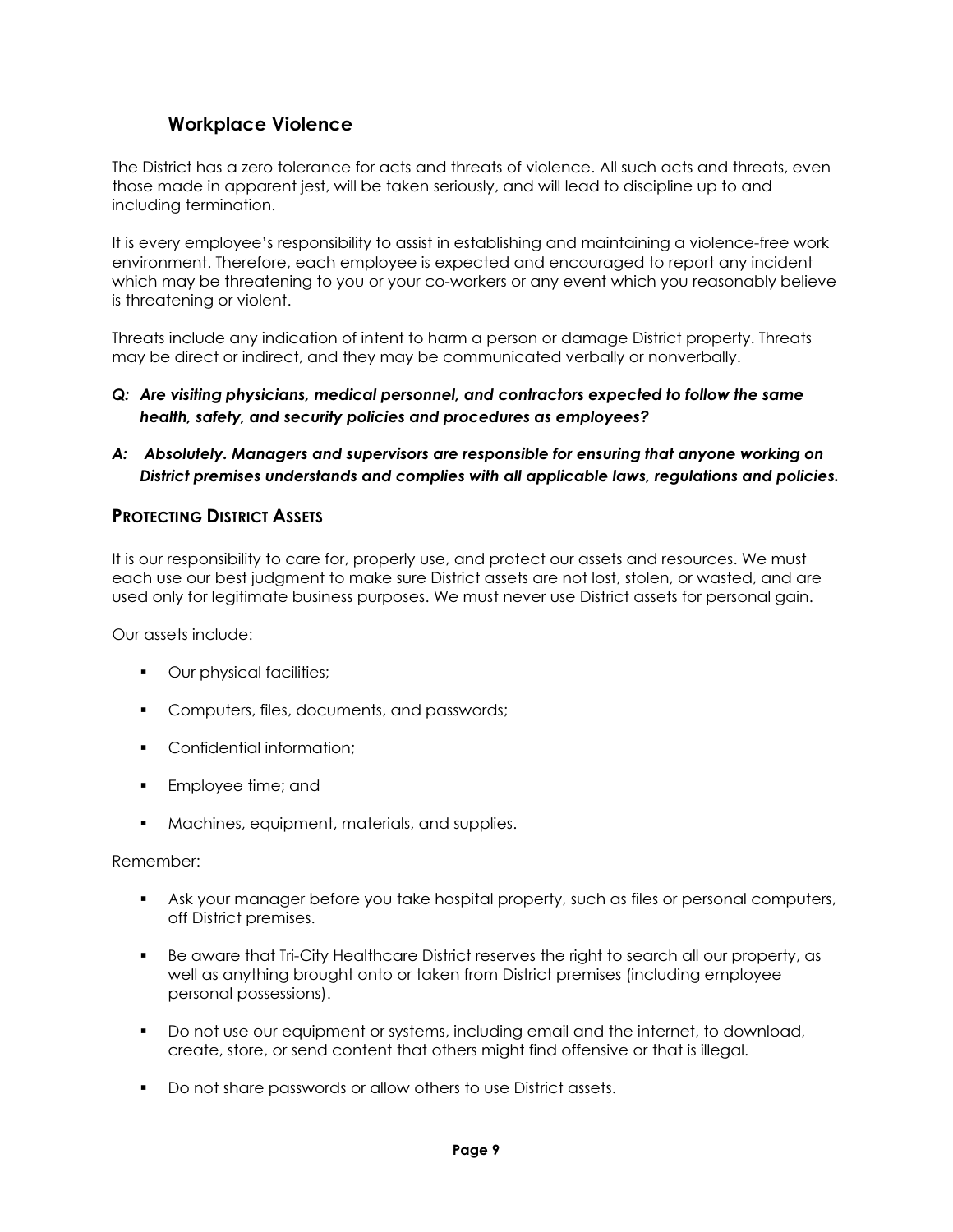# CONFIDENTIAL INFORMATION

One of the District's most valuable assets is its confidential information. Confidential information includes information not publicly released such as patient information, personnel information, staffing changes, trade secrets, business plans, and employee medical information. The obligation to preserve and protect District confidential information is ongoing, even after employment ends.

#### Remember:

- Use confidential information only for legitimate operational purposes.
- Share confidential information only with people who need to know it.
- Forward all requests for information regarding a current or former employee's position/compensation with the District to the Human Resources Department.
- Avoid discussing confidential information when others might be able to overhear what is being said.
- Never use confidential information for personal financial gain or to compete with Tri-City Healthcare District.

# Employee Privacy

Tri-City Healthcare District is committed to respecting the confidentiality of employees' personal information, such as personal records, photos, social security numbers, medical information, and home addresses. Only such personal data as is necessary will be acquired and retained by the District.

Employees authorized to have access to personal employee data are expected to ensure the security of the information and share it only with authorized persons on a "need-to-know" basis. We must make sure such information is stored securely and we should refrain from holding the information longer than is necessary to meet the legal or business reason for which it was acquired.

#### Q: Are the emails I send from my computer protected by the District's privacy policy?

A: Tri-City Healthcare District respects the confidentiality of the personal information of employees; however, it is important to remember that employees have no expectation of privacy with regard to workplace communication, including emails, texts, and voicemails. Even communications with your personal attorney will not be privileged if the District email system or computers are used.

# Confidential Information – Business partners

Everyone with necessary access to District confidential information who is not employed by the District, including visiting physicians and medical personnel, contractors, and consultants, is expected to adhere to the District's specific policies and procedures with regard to information protection. Managers are responsible for ensuring that our business partners are duly authorized to handle our confidential information and are appropriately cautious with it.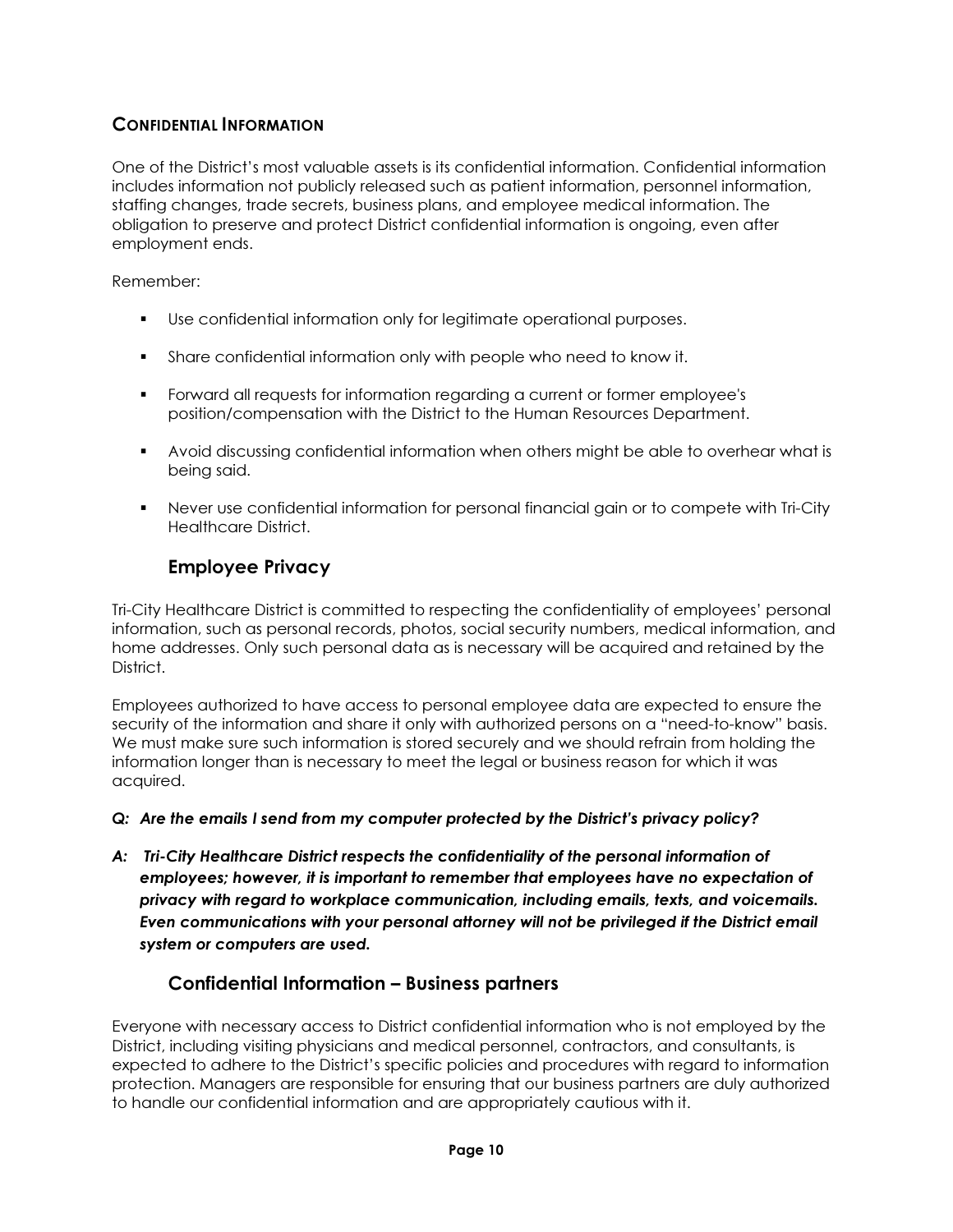# ACCURATE CODING, BILLING, AND RECORDS

Trustees, patients, insurance companies, government officials, and others need to be able to rely on the accuracy and completeness of our business records and invoices. We must be honest in what we say, what we write and what we do. Accurate information is also essential within the District so that we can make good business decisions. This is why our coding, billing, and records must be accurate, timely, complete, and understandable.

Each of us is responsible for helping to ensure that invoices we submit are legitimate and appropriate, and that the codes and information we record are accurate, complete, and maintained in a manner consistent with our system of internal controls.

#### Remember:

- Always code and bill accurately, only for services rendered and documented properly. Ensure that any bills submitted are consistent with federal billing standards and federal medical program requirements.
- Make sure that financial entries are clear and complete and do not hide or disguise the true nature of any transaction.
- Do not record, understate, or overstate known liabilities and assets, or defer the recording of items which should be expensed.
- Do not maintain undisclosed or unrecorded funds, assets, or liabilities.
- Do not back date documents.
- Never make false claims on an expense report, time sheet, or in billing a health care program.
- If you are uncertain about the validity of an entry or process consult with your manager, or contact Human Resources.
- Only sign documents that you are authorized to sign and that you are certain are accurate and truthful. This includes approving invoices and journal entries as well as 'signing off' on financial statements.
- Bring any evidence of fraud in accounting, financial reporting, or internal controls to the attention of your manager, the Chief Compliance Officer, or the Values Line (800) 273- 8452.

# PROPER USE OF ELECTRONIC MEDIA

Electronic media includes everything from the content of CDs to email and text messages to websites, television, and radio broadcasts. We should all exercise discretion when using electronic media. These tools should never be used in a way that interferes with the conduct of District business. We also should avoid any usage that might lead to loss or damage, such as the introduction of viruses or a breach of our firewalls. We also must be aware of software licensing rules and never use unauthorized copies of software on District computers, or use District software on our personal computers in a way not intended by the license.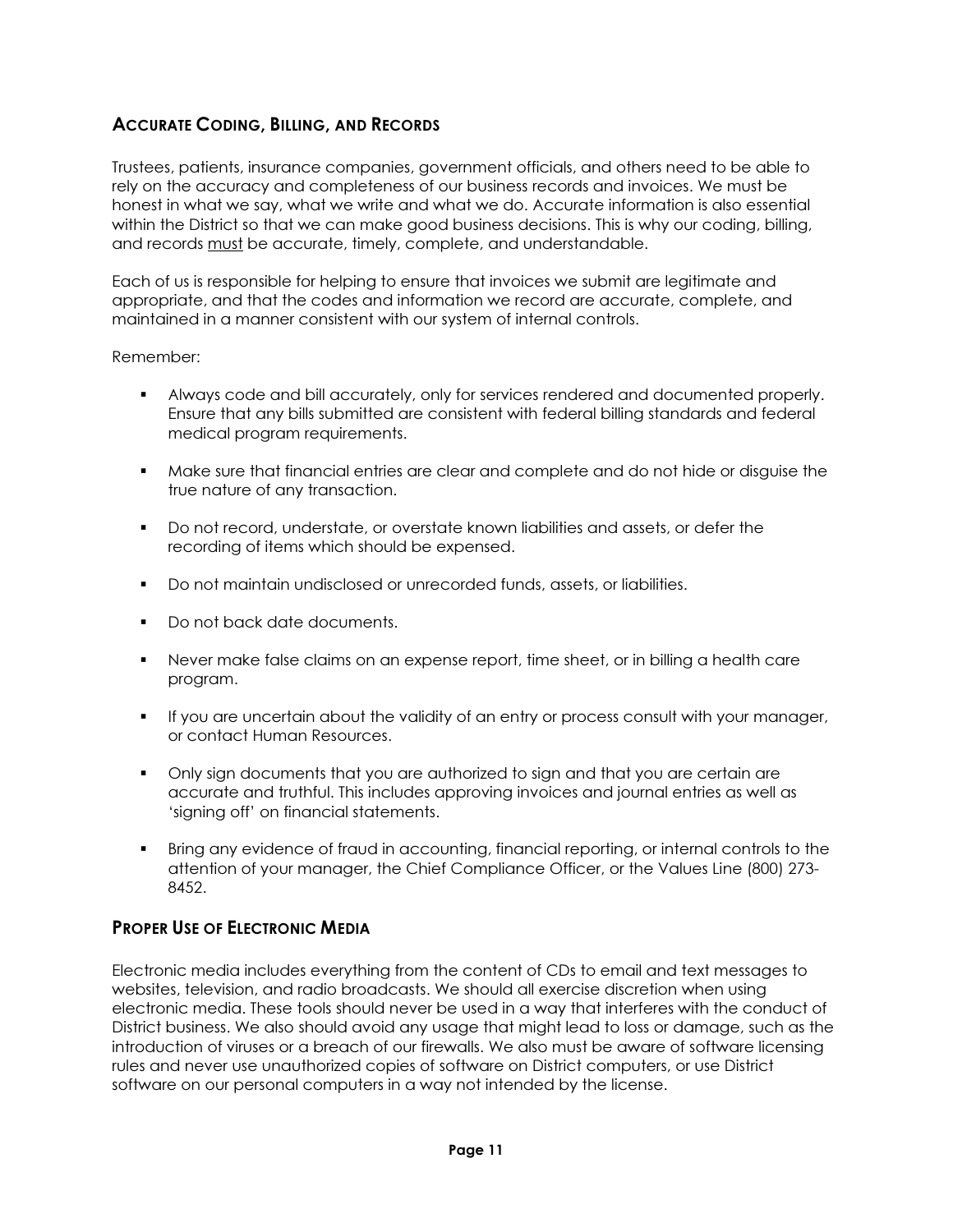Remember, do not use District equipment:

- To download, save, send, or access any defamatory, discriminatory, obscene or illegal material.
- To gain or attempt to gain unauthorized or unlawful access to computers, equipment, networks, or systems of Tri-City Healthcare District or any other person or entity.
- In connection with any infringement of intellectual property rights, including but not limited to copyrights.
- **IF** In connection with the violation or attempted violation of any law.

# Use of Social Media

District employees who choose to use social media should do so on their own time, be careful to comply with Policy 8610-479, and avoid discussing any District confidential or work information. Employees also should be careful when posting online to avoid giving the impression that they are speaking on behalf of the District unless authorized to do so.

Think carefully before hitting the 'send' button. These types of communications live forever. Remember, if you are not authorized to speak publically on behalf of the District, you should not do so.

# RETENTION AND DISPOSAL OF DOCUMENTS AND RECORDS

Medical and business documents and records must be maintained in accordance with procedures and time frames established by applicable laws, accreditation standards, and the District's document retention policies. Medical and business documents include paper documents, such as letters and memoranda; computer-based information, such as e-mail or computer files on disk or tape; and any other medium that contains information about the District or its business activities.

We will not tamper with records, nor remove or destroy them before the time period specified in the District's document retention policies, and we will not destroy any records we know relate to pending litigation or government investigation.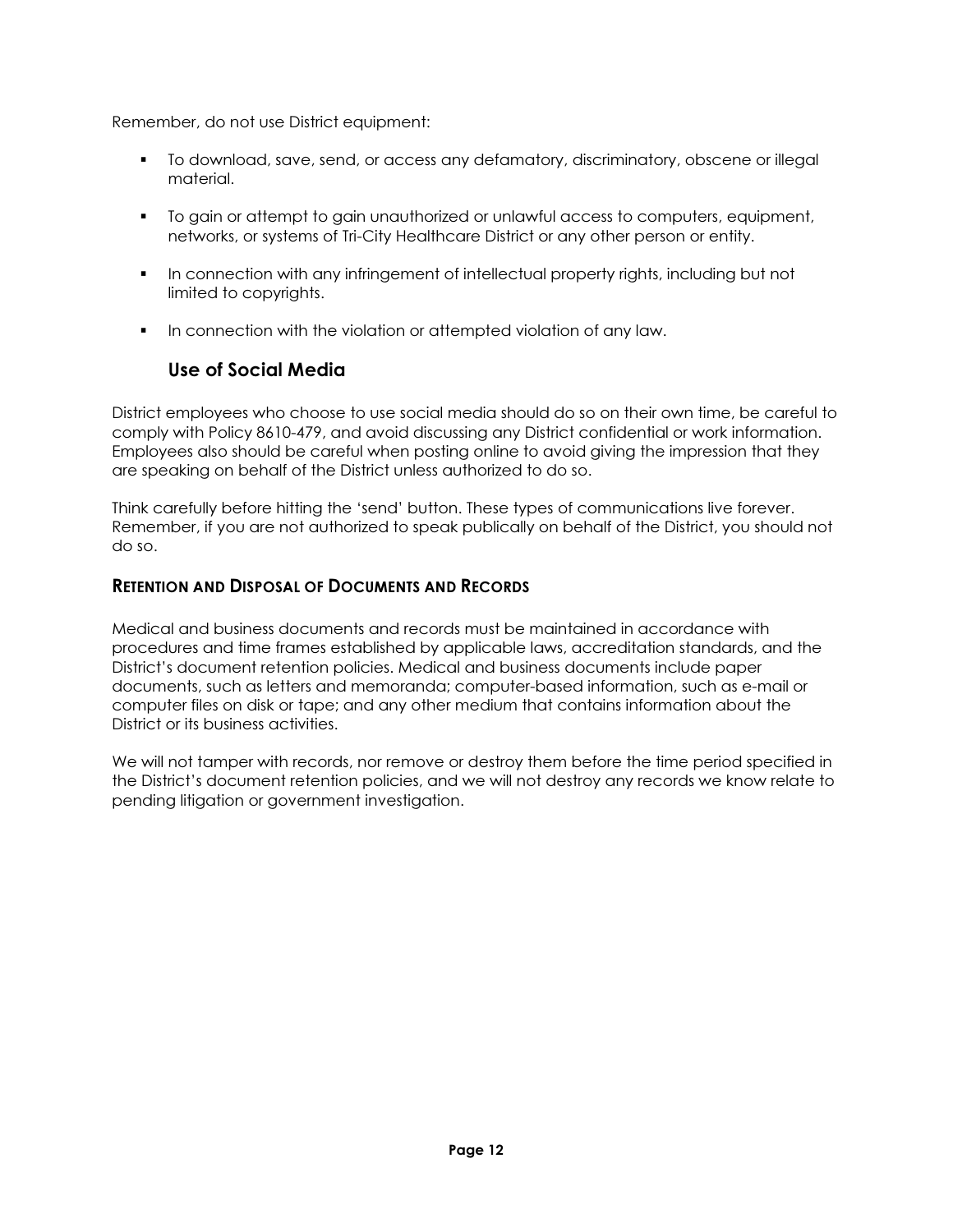# Meeting the Letter and the Spirit of Laws and Regulatory **Requirements**

# COMPLIANCE AND TRANSPARENCY

We are obligated to follow all relevant local, state, and federal laws and regulations. Each of us is responsible for knowing which of these apply to our respective jobs. An employee who is unclear about a law is responsible for asking questions of his or her manager, the Legal Department, or Human Resources. Failure to comply with the laws and regulations which govern our services undermines our mission and will ultimately lead to serious consequences for the District and its employees.

Transparency is key to maintaining a culture of compliance with healthcare laws and regulations. When we are open and clear about our actions we can more readily demonstrate our compliance, and we can more easily spot and remedy any errors or confusion about a law or regulation.

# CONFLICTS OF INTEREST

A conflict of interest occurs whenever an employee has a competing interest that may interfere with his or her ability to make a sound, objective decision for the District. We must never use our positions with Tri-City Healthcare District, or with any of its patients or vendors, for private gain, to advance personal interests, or to obtain favors or benefits for ourselves, members of our families, or any other individuals or entities. Each of us is expected to use good judgment and avoid situations that can lead to even the appearance of a conflict.

It is impossible to describe every potential conflict. Therefore, the District relies on each of us to uphold the highest standards of integrity and to seek advice when needed. Please consult Policy 8610-462 or Human Resources for more specific information.

Remember:

- If you believe a conflict or potential conflict exists, you must disclose it to your manager, or Human Resources.
- Any situation that creates, or even appears to create, a conflict of interest between your personal interests and the interests of the District and our patients should be avoided.

# Personal Relationships

We must not let personal relationships with friends or family members influence our work-related decisions in a way that causes us to act against the best interests of Tri-City Healthcare District. This includes decisions made about hiring employees, selecting vendors, and billing. Employees should obtain management approval before becoming involved in such decisions.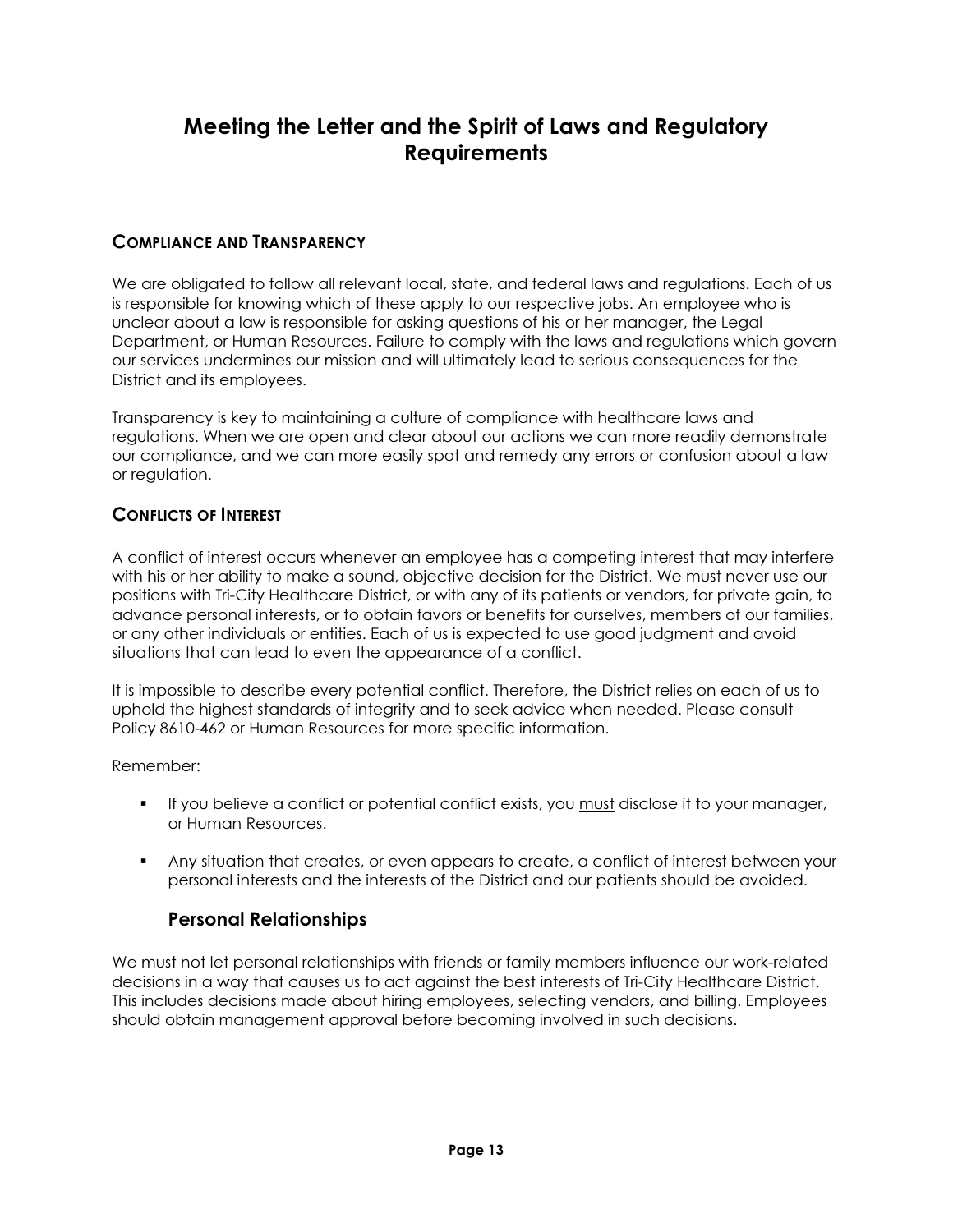# Financial Incentives to Provide Care

We should be especially careful to avoid even the appearance of any conflicts of interest in our dealings with physicians and other healthcare providers. We must never offer or provide anything of value to encourage or reward referrals from other healthcare professionals, and we also must not accept them. These types of gifts are typically viewed as bribes or kickbacks, which are illegal.

Remember:

- Do not offer, pay, or accept bribes or kickbacks.
- Do not tie compensation to volume or value of referrals.
- If you are aware of a District employee who is offering, paying, or receiving kickbacks or bribes, or if you suspect such behavior is occurring, report your concern to your manager, the Chief Compliance Officer, or the Values Line (800) 273-8452.

# Outside Business or Employment

Tri-City Healthcare District employees occasionally take on additional, outside employment. This could constitute a conflict of interest if that outside work interferes with the employee's ability to fulfill his or her responsibilities to the District, or if there is a risk that the outside employment may cause the employee to disclose District confidential information.

An employee who plans to take on outside employment or who already has an outside job or consulting arrangement that is related in any way to the healthcare industry must disclose it to Human Resources. Please see Policy 8610-462 for more detailed information.

# Personal Investments or Transactions

Ownership by a District employee of an investment in a vendor, competitor or business partner could influence decisions made by that employee. For those employees who are not already required to annually disclose such interests under the District Conflict of Interest Code, such ownership interests in companies not publicly traded on a national stock exchange must be reported to Human Resources.

Additionally, any District employee who holds an ownership stake in any other healthcare entities (e.g., labs, outpatient imaging centers, rehabilitation facilities, etc.) must be careful about how this ownership affects any decisions made on behalf of the District. Referring Tri-City patients to such entities is called self-referral and may implicate and violate various anti-selfreferral and anti-inducement laws and regulations. In addition, such interests are reportable by employees designated in the District Conflict of Interest Code, and may result in disqualification from some decision-making.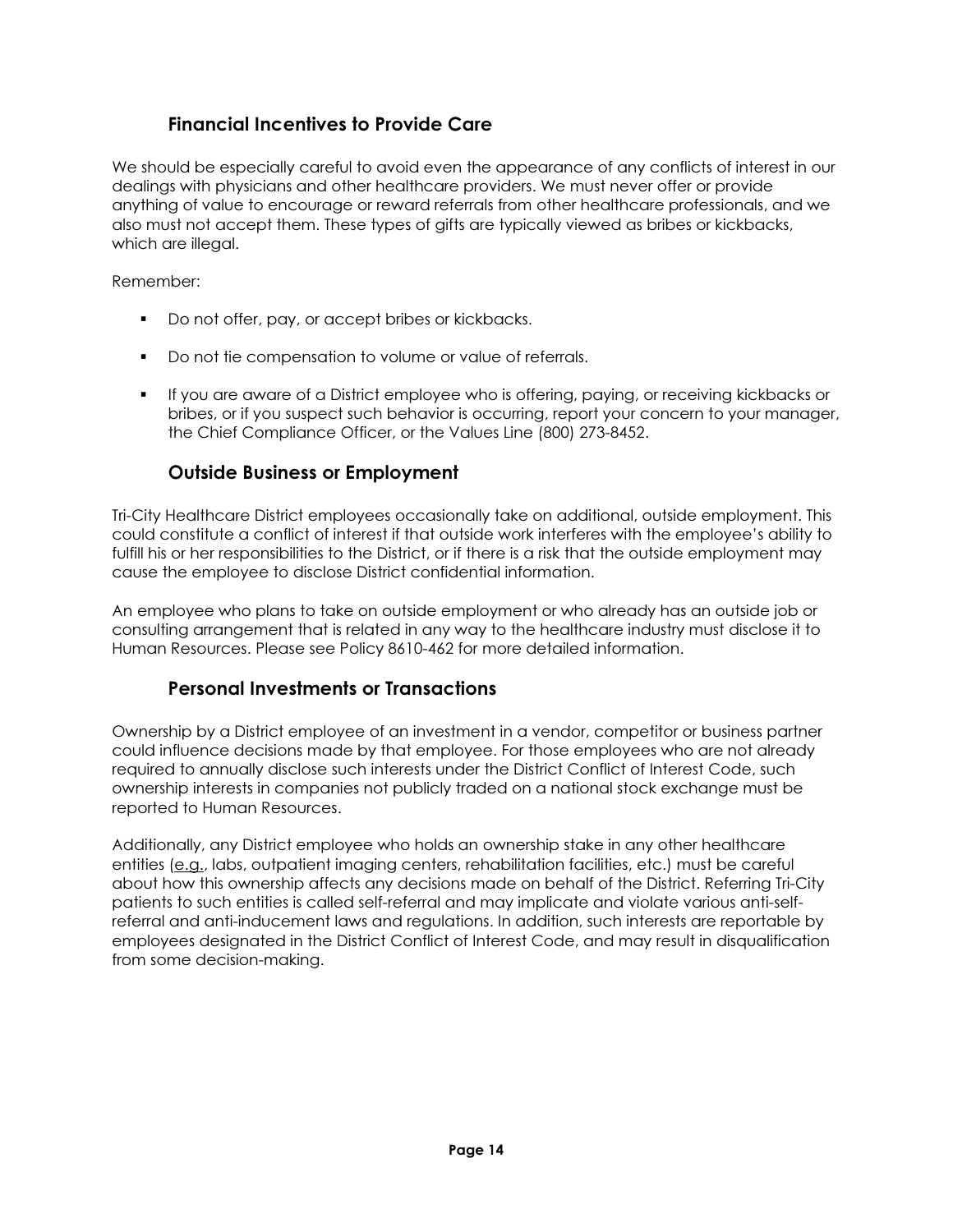# Boards, Panels, Foundations, Consulting Arrangements

Memberships or participation in outside organizations, especially those which oversee, approve actions by, receive grants from, or have contracts with the District, should be disclosed in advance to Human Resources. Examples of such arrangements are municipal Board memberships; focus groups, discussion panels and advisory boards for makers of healthcare products; community health clinic boards; and participation in a Foundation that distributes financial support to research or healthcare entities. You may be directed to manage such conflicts by removing yourself from any decision making that will impact Tri-City Healthcare District. In some instances in which a conflict of interest precludes you from carrying out your responsibilities to the District, resignation may be necessary.

# ACCEPTING GIFTS AND ENTERTAINMENT

District employees are not allowed to accept gifts or gratuities that are inconsistent with Policy 8610-425, 8610-462, this Code, or that could influence decisions regarding patient care or business. We have one excellent standard of care for all patients, and that standard should not be affected in any way by gifts.

## PROVIDING GIFTS, MEALS AND ENTERTAINMENT

Gifts, meals or entertainment may only be given to others if they are reasonable complements to business relationships, are of modest value, and are not against the law or the policy of the District or the recipient's organization. While it is a legitimate business activity to entertain our business partners and prospects ancillary to our business with them, no such activity should involve behavior that would otherwise violate policies or reflect poorly on our reputation. In addition, these activities may implicate the federal health care program anti-kickback law (the "Anti-Kickback Law"), 42 U.S.C. § 1320a-7b(b), and the federal physician self-referral law (the "Stark Law"), 42 U.S.C. § 1395nn.

Remember:

- Before you provide gifts or entertainment, be sure it is consistent with both District policy and the policies of the recipient's employer.
- Never provide gifts to government officials without prior Legal Department approval.

#### COMPLIANCE WITH GOVERNMENT HEALTHCARE REGULATIONS

Tri-City Healthcare District complies with all federal, state, and local laws that govern our healthcare practices. We operate in full cooperation with the Federal False Claims Act and the Deficit Reduction Act, which are intended to protect government programs including Medicare, Medicaid, and TRICARE from fraud, waste and abuse. Our policies promote accuracy and transparency in our coding and billing practices for both government and private payers, and we offer protection for whistleblowers.

We comply fully with EMTALA, which protects patients seeking emergency care, and are committed to providing all necessary care to any patients who come to us requiring emergency medical treatment. We adhere to all laws governing improper payments, such as the Federal Anti-Kickback Law, which prohibits offering, giving, or accepting anything of value to motivate or reward referrals.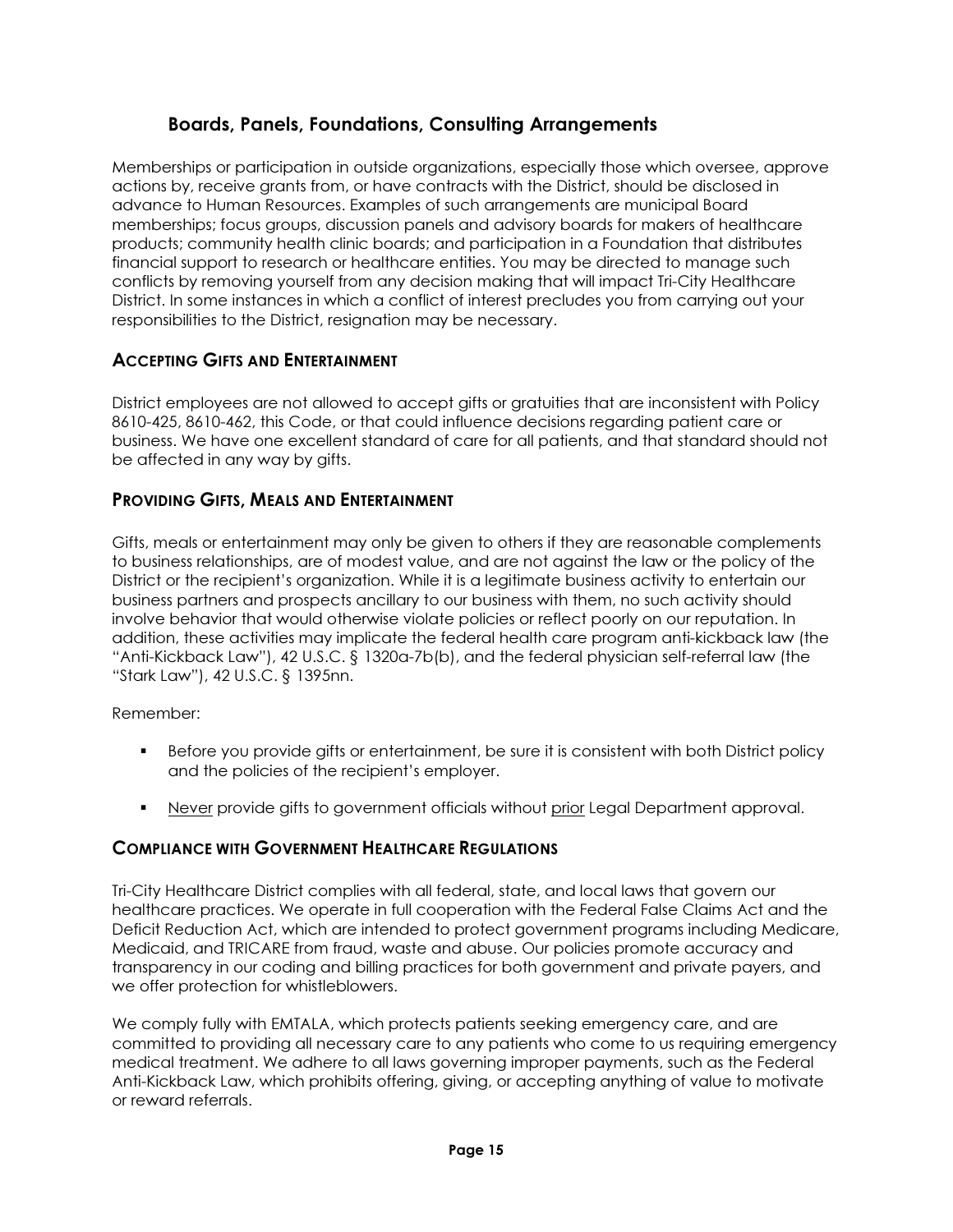#### WORKING WITH REGULATORY AUTHORITIES

Tri-City Healthcare District and its employees are committed to cooperate with all regulatory authorities. We will provide any information required by state and federal audits and investigations promptly, fully, and honestly. We will not alter, withhold, or destroy any records related to an investigation.

Employees should notify the Legal Department before responding to a subpoena, search warrant, request for an interview or other non-routine request for access to information related to District matters.

# Our Commitment to the Community

# TRI-CITY HEALTHCARE DISTRICT – IN THE COMMUNITY

We have a responsibility, as a healthcare provider, to be a good corporate citizen. We encourage participation in, and strive for the improvement of, the communities in which we live and work. We support giving and volunteering in our communities, and we understand the value of our good reputation to our communities.

While employees are encouraged to be involved in community organizations and projects of their choice, we should never present our personal views or actions as if they represent Tri-City Healthcare District's position. Any charitable contributions or donations on behalf of the District must be approved by the Board of Directors.

Outside activities must not interfere with job performance. Employees should not exert improper influence in business decisions regarding a charity or other organization where they volunteer.

- Q: My manager often asks me to buy candy bars as part of fund raising activities for his children's schools. He also encourages us to support his favorite charities and sponsor him in fundraising walks and races. Sometimes I feel I don't have a choice. What can I do?
- A: Selling, soliciting, or collecting contributions for any purpose on the District's premises is prohibited. The only exception is for District-approved fundraisers such as March of Dimes. In addition, pressuring others to contribute to or join charities, groups, or political activities is not allowed. Your manager may not view his actions as 'pressure' and may not be aware of our policy. If you are comfortable doing so, talk to him about the problem. As an alternative, you can contact Human Resources.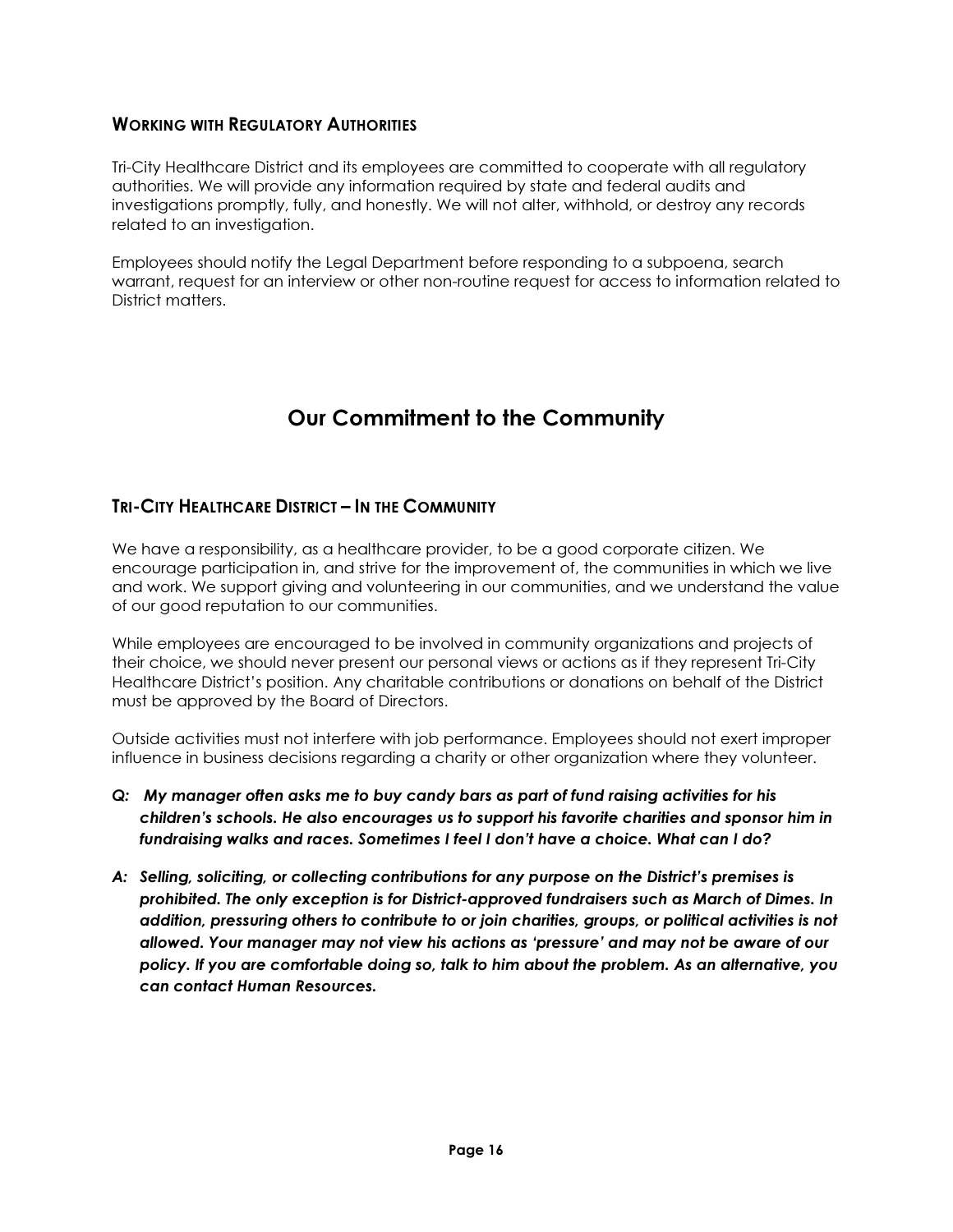# ENVIRONMENTAL COMPLIANCE

The District actively seeks opportunities to improve the quality of life in our communities and to improve the environment that sustains us all. We recognize the need to provide our services in a way that protects and improves the state of the environment for future generations.

We are committed to meeting or exceeding applicable environmental laws and regulations and to continuously improving our environmental performance through resource conservation, waste minimization, and water and energy efficiency.

Remember, we must:

- **Comply with all applicable environmental laws, regulations, and District policies.**
- Be proactive and help identify opportunities for improving our environmental performance, including, for example, additional ways that we can conserve and recycle.
- Support waste reduction and recycling efforts at the District and in our communities.
- **Comply with medical waste disposal protocols.**

#### COMMUNICATING WITH THE PUBLIC

Tri-City Healthcare District needs a clear, consistent voice when providing information to the public and the media. For this reason, it is important that only authorized persons speak on behalf of the District. Employees should never give the impression that they are speaking on behalf of the District in any communication that may become public if they are not authorized to do so.

- If you receive an inquiry regarding District activities, results, or plans, or its position on public issues, and are not specifically authorized by District leadership to respond, refer the request to your manager.
- Obtain approval from the Legal Department, Chief Executive Officer, or Director of Public Relations before making public speeches, writing articles for professional journals, or engaging in other public communications on behalf of the District.